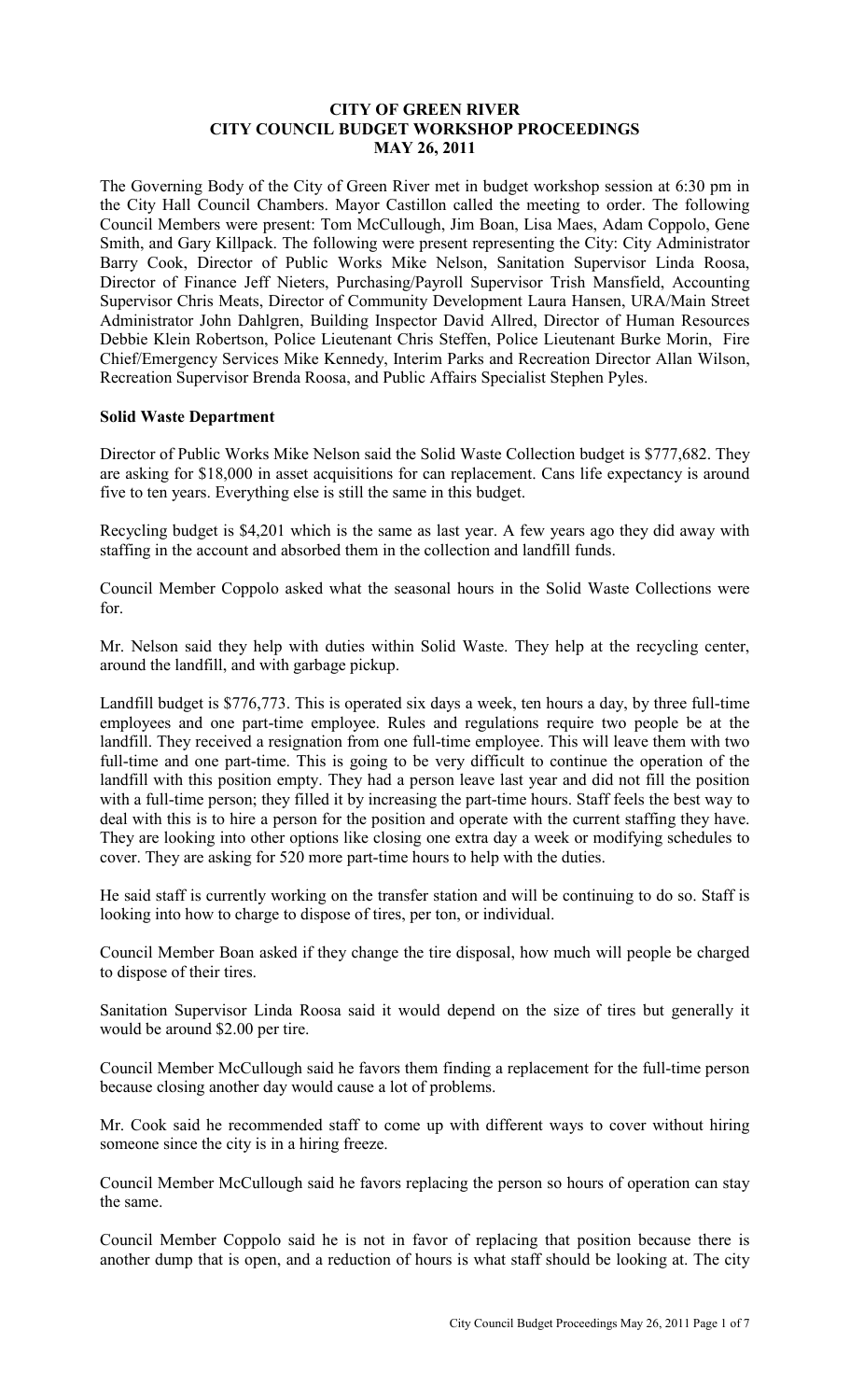will be going to a transfer station soon so it would be a short term employment and that would not be fair to the person the city hires.

Council Member Smith suggested looking at more options like transferring the position from another department.

The Mayor said he would like Mr. Cook and staff to come up with different alternatives that will maintain the current level of services.

Mr. Nelson said these options are being considered.

Council Member Killpack said he would like to wait until they receive the recommendations from staff before they make a decision.

Council Member McCullough asked how long until they go to a transfer station.

Ms. Roosa said three to four years.

Mr. Cook said staff is moving forward with the modification of the agreement with City of Rock Springs for the recycling program and the purchase/lease of a baler.

#### **Wastewater Department**

Mr. Nelson said the Wastewater Plant budget is \$611,249. The salary line item is lower because they have transferred one person from this account into the Water division. Staff is requesting an additional 400 part-time hours.

Council Member Coppolo asked if he was saying in 2010 they only used 400 hours.

Mr. Nelson said they could have but it is hard to tell. The amount of hours used all depends on when the seasonal employee starts working and is finished working. It could have been budgeted at 800 hours but they only used 400 hours.

Council Member Coppolo asked if that is the case wouldn't 400 hours be more reasonable.

Mr. Nelson said that is only half of the time for a seasonal. When you look at all the Utility divisions, all of them were cut by 400 hours last year and they are in need of more hours to cover.

The Wastewater Collection budget is \$419,603. This is the same except the request for an additional 400 hours for part-time.

Council Member Coppolo asked why they were requesting more hours for part-time, when they had no seasonal help in 2010.

Mr. Nelson said they have budgeted 800 hours every year except last year. When they combined the Drainage Department, Water Department, and the Wastewater Department they had the seasonal workers cross train in all areas so those hours in this budget might not have been used.

He said they are asking for 800 hours per seasonal.

Council Member Coppolo asked if they could drop it to 600 per group.

Mr. Nelson said they would take whatever they can get.

Council Member Killpack clarified that Mr. Nelson is asking for 800 part-time hours and they might use them, they might not.

Water Distribution budget is \$2,168,457. There is a change in salaries because one person transferred into this division. They are asking for 800 more part-time hours.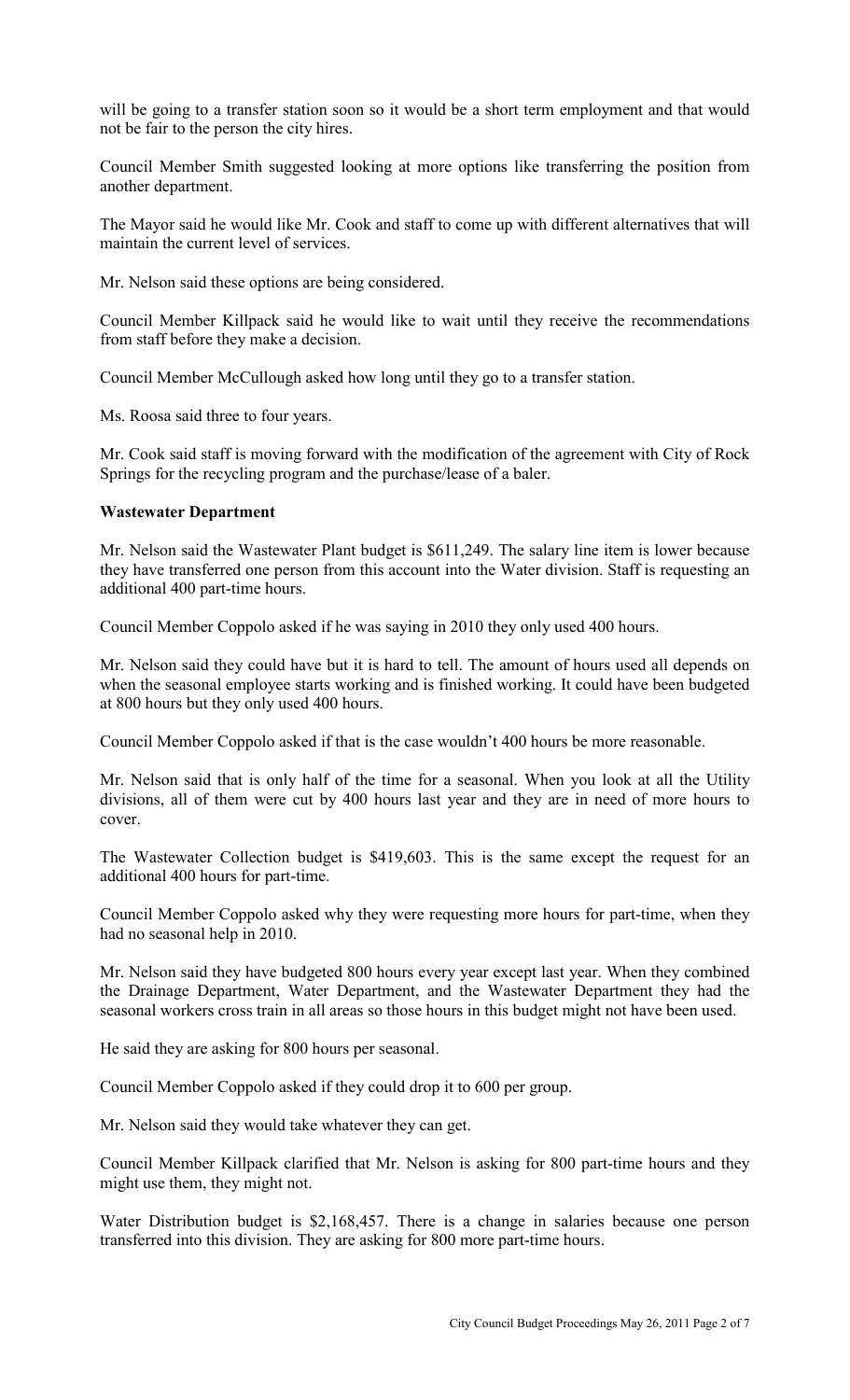Council Member Coppolo commended the Utility Division for doing the job without the seasonal help.

Mr. Cook reported there is a recommendation for a rate increase of 7% for Wastewater. There are no rate increases being recommended for Water or Solid Waste.

Council Member McCullough asked how much the increase is going to be for each home owner.

Mr. Nieters said less than \$1.00 a month. He said for the first time in eight years the Wastewater Fund has made money.

Mr. Meats said it is less than a \$1.00 a month for home owners but commercial will be a little bit more. Commercial use is based on consumption value so they will be higher.

## **Risk Management Fund**

Human Resource Director Debbie Klein Robertson said the Risk Management Fund provides money for funding losses as well as insurance losses. This fund includes the liability premiums, property insurance, and special liability insurance, money for liability claims, and money for damage to city property.

Council Member Smith asked how they justify the money being transferred from the Enterprise Funds into the Risk Management Fund.

Mr. Nieters said every fund has to have insurance so they divide the cost of the insurance up amongst all the funds.

Council Member Coppolo asked if this amount budgeted is the amount that brings the city to the level where the Risk Management should be at.

Mr. Nieters said no. It is around half way to the amount he would like to have in there.

Council Member Coppolo asked if they should put more money back into the account to cover liabilities.

Mr. Nieters said this fund should be self supportive but interest rates are low so it is not making the money they estimated. The problem is the only place they can get the money from is the General Fund and it is tight as is.

Council Member Smith asked if we are covered by insurance and the issue is putting in money to pay for the insurance or putting in more to cover premiums.

Mr. Nieters said yes, the interest on the account should pay for the insurance premiums.

# **Capital Projects Fund**

Mr. Cook said this fund covers the Capital Projects for the city. The revenues are \$632,149 and the expenditures are \$4,392,767. This shows a deficiency of \$3,760,618. The city transferred money from the General Fund to cover the deficiency.

Capital Projects for budget year 2012:

- CIP Project  $$2,700,000 CIP + New Mexico Street Asphalt + 2 Parking Lots$
- City-wide Software System \$500,000
- Urban System Project \$25,000
- Revitalizing Matching Grant Money \$25,000
- Banners and Way-Finding Projects \$50,000
- Revitalization Land Purchases \$35,000
- Nuisance Abatement Program \$50,000
- Pavilion Roof Project \$250,000
- Equipment Replacement \$300,000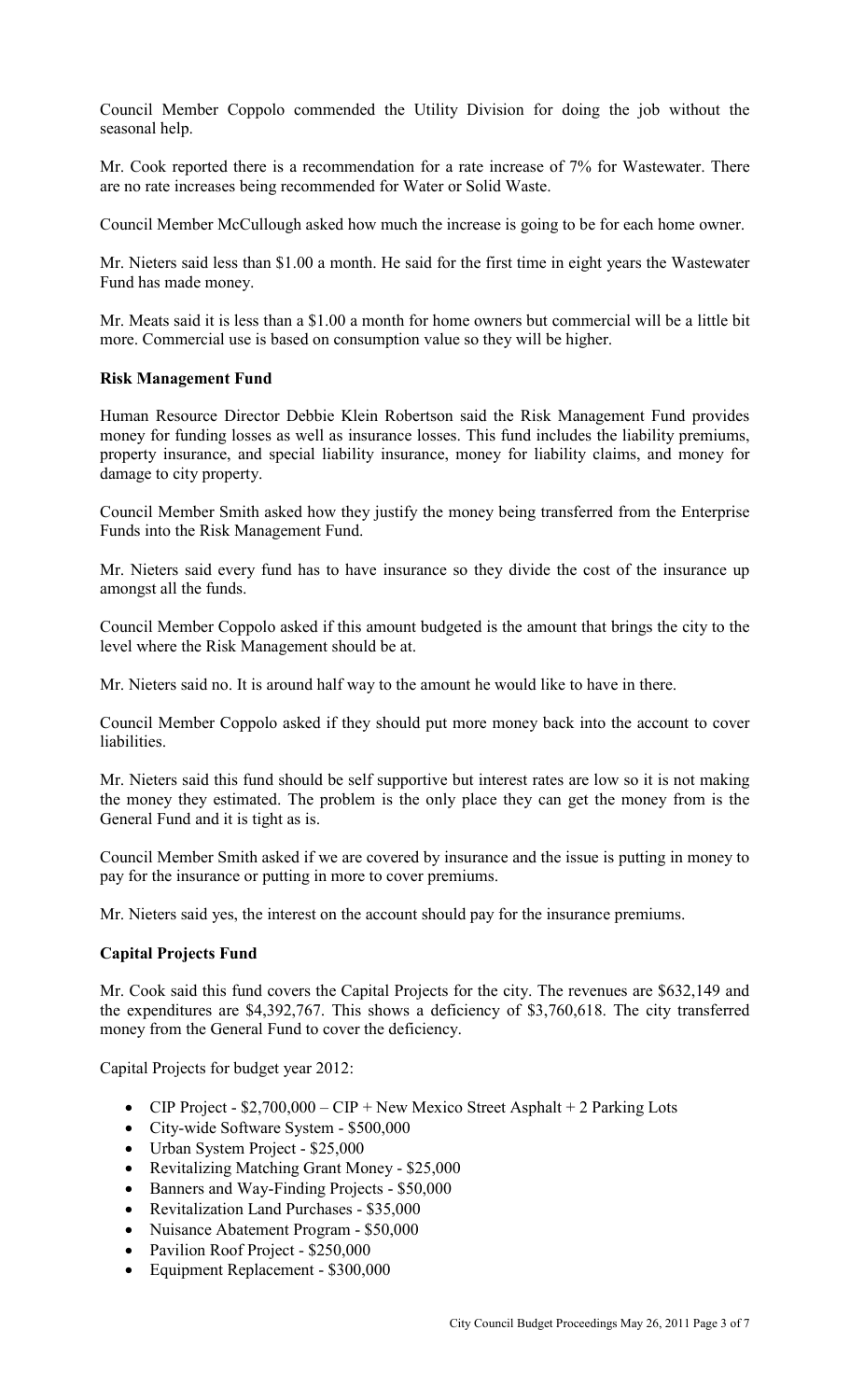- Solid Waste Transfer Station Project \$30,000
- Sidewalk Curb and Gutter 50/50 Program \$20,000
- Art Development Program \$20,000
- City Fitness Program \$30,000
- Slurry Seal Program \$150,000
- CIP Surveys \$30,000
- Pedestrian Viaduct Bridge Project \$240,000
- SkyWest Air Service \$62,788
- Consolidated Dispatch Center \$874,979
- Vehicle Replacement Program \$200,000

Capital Projects that will carry over to 2012:

- Water Pipe Crossing Project
- North I-80 Service Road Project
- SE Teton Storm Drain Project
- Utility Storage Building
- Recreation Center Cooling System
- Tomahawk Renovation Project
- Parks and Recreation Vehicles
- Police Vehicles
- Fire Department Vehicle Lease Payment
- Water Salesman Project
- Citywide Comprehensive Plan
- FMC Road Improvements (SLIB Grant)
- FMC Bridge Replacement (WyDot Billing of Share)
- Water SE Expansion Project (Impact Grant)

Council Member Coppolo asked why the city is paying more for the Dispatch Center when they have received grants. The grants should take money off of the total cost and make it cheaper.

Mr. Nieters said they have purchased additional items with the grants but the exact details are being looked into by Chief Love.

Council Member Boan asked what the total cost for the new Dispatch Center is going to be.

Mr. Cook said the architects estimate was way below the lowest bid, so they were short, and that amount is being passed on to the three entities.

Council Member Boan said the three entities are putting in around \$2 million for this building so far and this won't be the end of it.

Mr. Cook said that is right.

Council Member Smith asked Mr. Cook to make sure the citizens and businesses are able to get to and from their locations when the CIP projects start.

Mr. Cook said they will make sure to notify businesses and homeowners.

Mr. Cook said in the CIP projects total cost does not included the cost of geotechnical work. The soils down there are contaminated and may cost more money.

Council Member Smith asked if it contains a contingency fund.

Mr. Nelson said no. He said when projects are done in that area they have special requirements that have to be done by DEQ. Staff feels they should just plan for these kinds of problems ahead of time to save money.

Council Member Boan said they know they will have to replace the soil so they should plan to replace the soil. They do not need to spend more money doing surveys and studies when they already know there is a problem.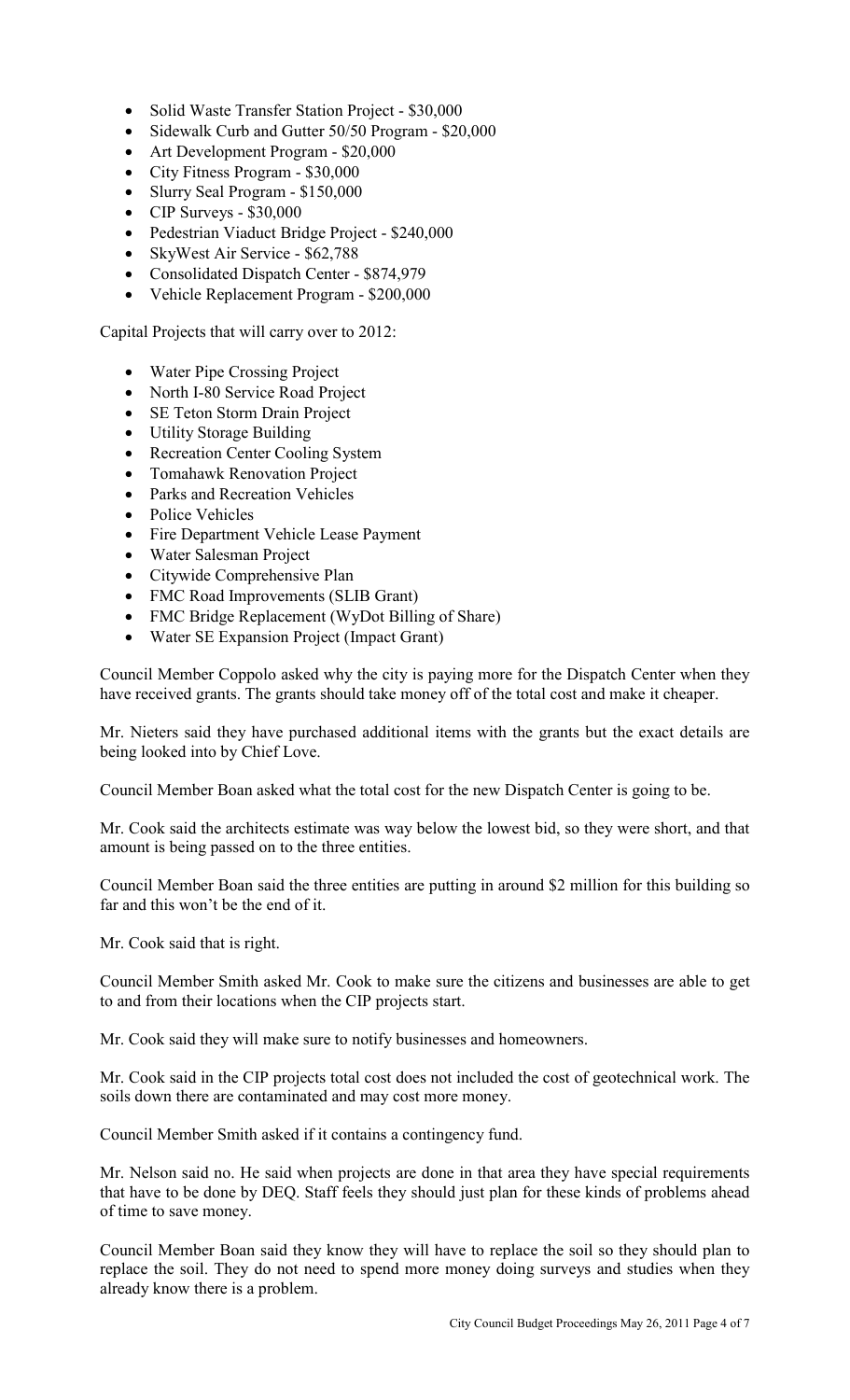Mr. Nelson said that is what they are planning to do and why they did not put in any money for geotechnical studies.

Council Member Smith said to put contingency money in there to help with the change orders that may come up.

Mr. Nelson said they could use a force account to address any over runs or unplanned contingencies that may come up. The processes and the procedures for force accounts are something that needs to be finalized.

Mr. Cook said staff has drafted a plan for force accounts and it will be adopted into administrative procedures. There still will be controls for council to understand.

Council Member Maes said she does not know why the city should pay \$250,000 to paint the pedestrian viaduct bridge and have to repaint it within two to three years. She feels they should wait a couple of years and do it right the first time when the money is available.

She asked if the \$250,000 for the roof on the Pavilion took into account solar panels or solar roof shingles.

Interim Director of Park and Recreation Allan Wilson said no. The cost included the replacement of the current shingles to keep historical value. They have to fix some supports in the roof and he has been told they will be strong enough to hold solar panels. Staff is looking into solar panels down the road.

Council Member Maes asked if the banners and Way Finding signs money could be utilized to revitalize the right of ways.

Mr. Wilson said down the road they are planning to try for a WYDOT Beautification Grant. Plant material is not going to work down there any longer. The plants on Flaming Gorge Way are dying because they have reached their maturity of life and some are killed by the salt that is put down on the streets. The best way to do this is to go for community beautification grants when the city has the money to match.

Council Member Boan asked how much longer the city will have to subsidize SkyWest Airlines.

The Mayor said it will continue for a long time. The communities have to share in the cost to keep the services here.

Council Member Coppolo said this is a common practice with in many cities, if it is taken away then the amount of flights offered here could decline.

Council Member McCullough said they did set it up to have the City of Rock Springs and the County pays more.

Mr. Cook said it is prorated and he will get the information to Council Member Boan.

Council Member Boan agrees on the pedestrian viaduct, if it cannot be done correctly now then they should wait. He asked if the street sweeper replacement could last for another year if it was not funded this year.

Mr. Nelson said it is hard to say. The problem is the sweeper manufacturer that we bought our sweeper from has been bought out so it is hard to find the parts to fix it when we need to. This was the most needed piece of equipment in the city.

Council Member Boan said the cost for the Pavilion roof is extremely high and he does not understand keeping the historical value of the building since it has been changed many time over the years.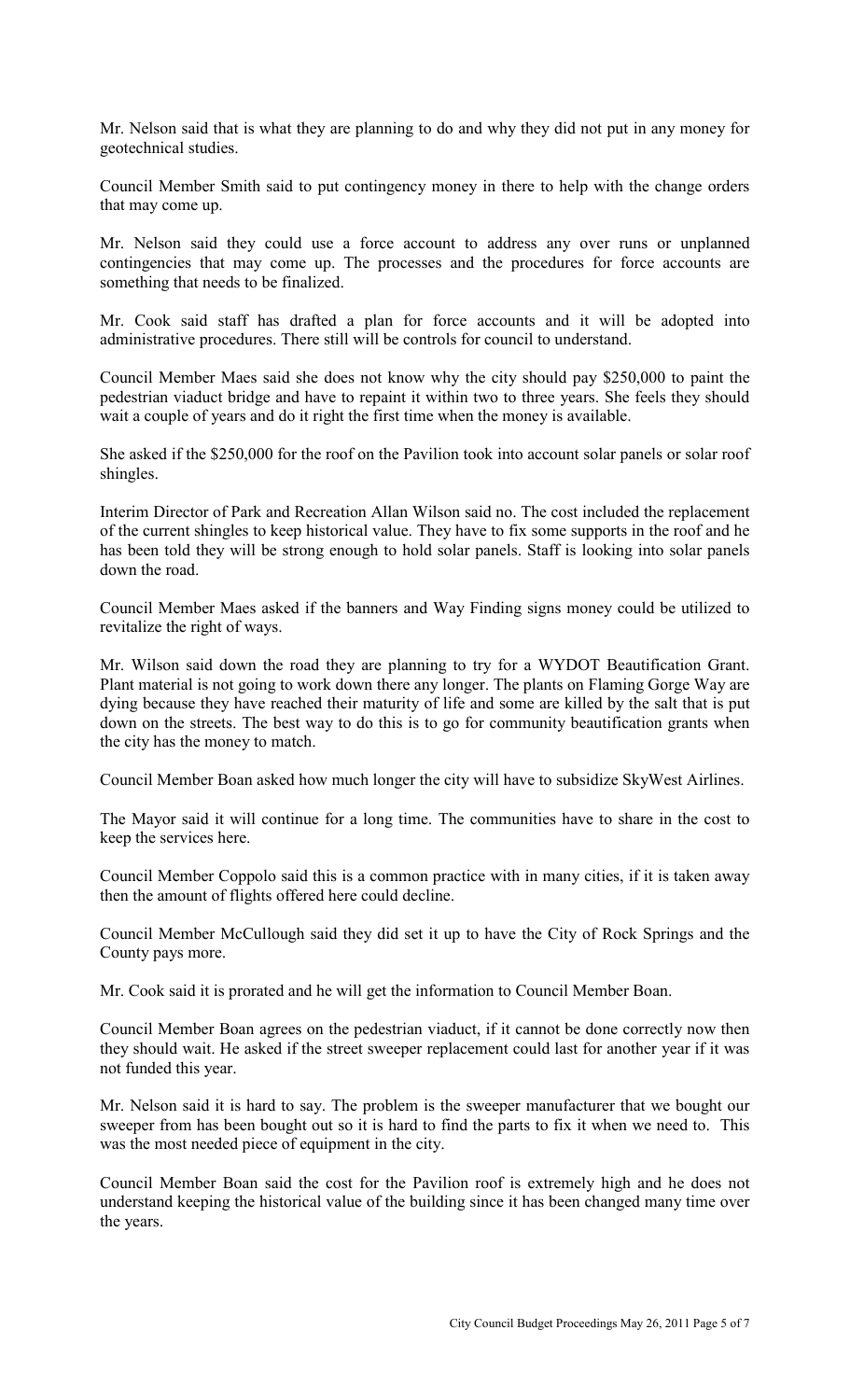Mr. Wilson said they are not sure on what they will have to replace. The building is very large and has a high pitch roof. Out of the \$250,000 he has \$25,000 contingency money set aside just in case they find things they did not plan for.

Council Member Boan said he does not agree with the nuisance abatement money. This did not take place when the Police Department had it. He feels the city should do whatever they can do, within the law, to the landlords to make them be responsible.

He does not agree with the revitalization land purchase because he thinks this is something that should have been brought to the council before it was so they can decide to move forward.

He asked if the \$50,000 for Way-Finding Signs includes some highway signs.

Mr. Cook said \$10,000 is for banners, \$15,000 for billboards, \$25,000 for purchase and placements of Way Finding signage. The Branding Study said the total cost for this project was going to be \$175,000 and this would only be a down payment.

Council Member Boan said he does not have any use for highway signs. He feels the money can be used for something better.

Council Member Coppolo said cedar shake shingles generally makes your insurance rates higher. He asked if they have looked into artificial cedar shake shingles.

Mr. Wilson said they have fire sprinklers in the building so that helps with the insurance rates but as far as artificial shingles, they will put it in as an alternative in the bid.

Council Member Coppolo said he knows everyone wanted the citywide software but he would like calculated time savings from all departments. He would like time savings calculated into hour's savings to justify the money that will be spent.

Council Member Smith said the software is needed but he does not believe there has not been any justification on why they should spend the money on it. He said not one full-time employee will go away, so not one cent will be saved on labor. He says there should be some labor savings and it should be able to be seen in a budget line item.

Mr. Nieters said this is all about efficiency.

Council Member Smith said then there is no money that will come out of the budget from this software. He will not support it if that is the case.

Council Member Maes said when you deal with software you would not see savings in that year but in the next year after all is set up and running. When a council member asks for data on something it would be much easier for the staff to get the information with the new software. It will be more efficient. She said some software is not being supported any longer so it could save in the long run.

Mr. Nieters said that is right. The program we currently have is Caselle and they have a new version. They have stopped doing enhancements to the program we have and they could require the city to go with the new one. This will not get rid of people but it will help with the efficiency.

Mr. Meats said Caselle has told him that they will not be doing any enhancements to the program we have. Without the addition of another software program we will not be able to offer online payments and other things like citizens are requesting.

Council Member Coppolo said he knows there is a need for the software but he would like to be able to justify, when asked, why the city is spending the money on software.

The Mayor said he agrees 100% with the need for software. Things change, you have to have integrated systems to be more efficient. This will not require any more employees and will not get rid of any employees.